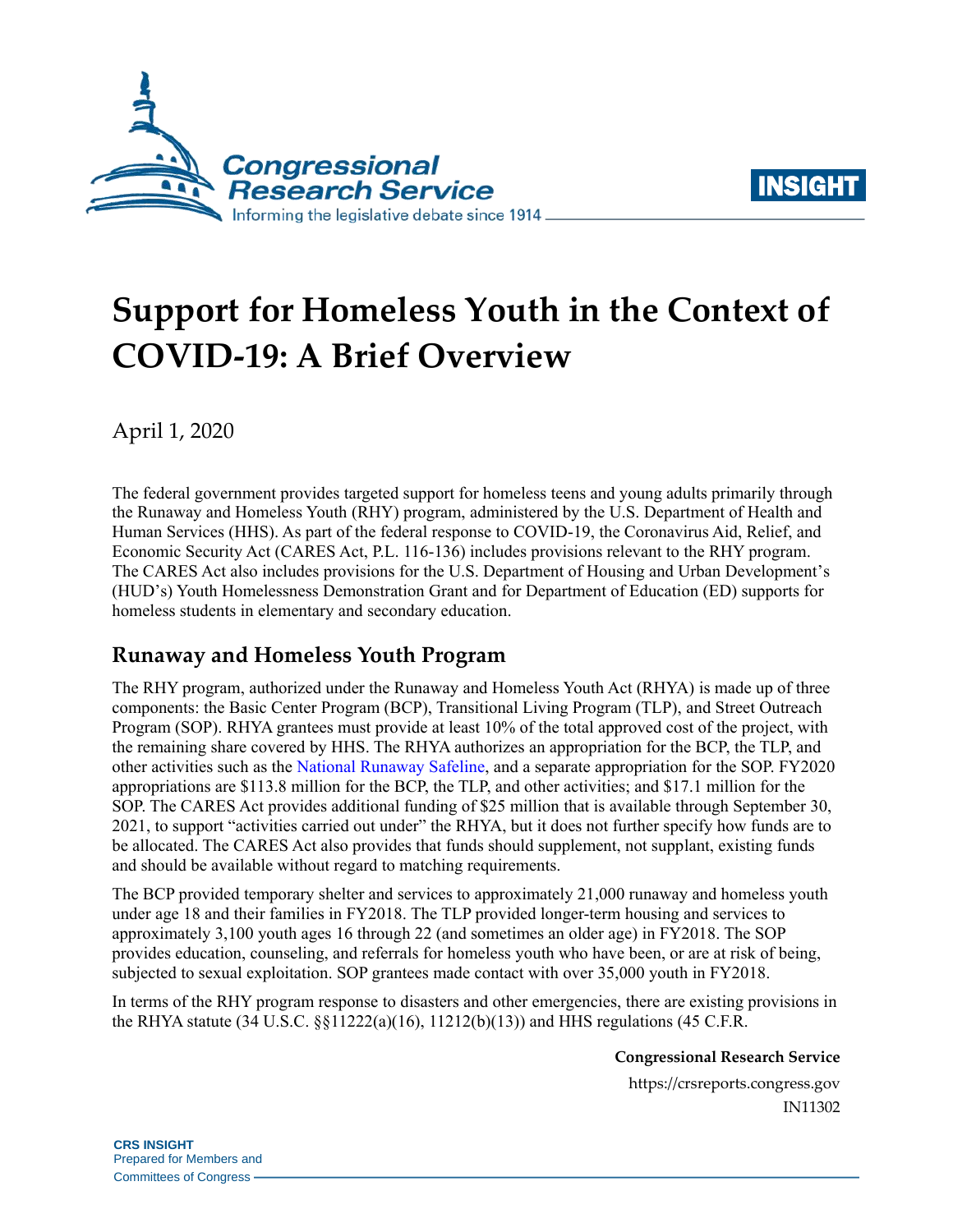$\S$ 1351.23(g)) requiring RHY grantees to have emergency preparedness plans in place. In addition, HHS published a [resource](https://www.acf.hhs.gov/fysb/resource/ready-for-anything) in 2012 for providers in case of a disaster.

In responding directly to COVID-19, HHS issued [guidance](https://www.acf.hhs.gov/sites/default/files/assets/im_acf_oa_2020_01_acf_covid_flexibilities_final_march_30_2020.pdf) that provides flexibilities for applicants and grantees in programs conducting human service activities related to or affected by COVID-19. HHS' Runaway and Homeless Youth Training and Technical Assistance Center (RHYTTAC) published on its [website](http://www.rhyttac.net/) relevant federal guidance, including a [resource](https://www.usich.gov/tools-for-action/supporting-children-and-youth-experiencing-homelessness-during-the-covid-19-outbreak-questions-to-consider) by the United States Interagency Council on Homelessness (USICH) about supporting homeless children and youth during the pandemic.

#### **Youth Homeless Demonstration Program (YHDP)**

HUD appropriation laws for FY2016 through FY2020 have provided support for the YHDP. The laws have specified that HUD is to set aside between \$33 million and \$80 million from the Homeless Assistance Grants appropriation for the YHDP to demonstrate that a comprehensive approach to serving homeless youth within a community can "dramatically reduce" homelessness for youth under age 25. Most recently, in August 2019, HUD announced \$75 million for 23 communities using FY2018 appropriations. The grant period is for two years, and HUD may renew each grant for up to one additional year. The FY2018 omnibus appropriations law for HUD [\(P.L. 115-141\)](http://www.congress.gov/cgi-lis/bdquery/R?d115:FLD002:@1(115+141)) directs HUD to obligate YHDP funds by September 30, 2020. As specified in the [FY2018 notice of funding announcement \(NOFA\)](https://files.hudexchange.info/resources/documents/FY-2018-YHDP-NOFA.pdf) for the program, obligated funds generally remain available for expenditure until September 30, 2025.

The CARES Act rescinds unobligated FY2018 funds for the YHDP, and provides an equal amount of new budget authority for HUD through September 30, 2021, for "completing the funding of awards made" with FY2018 appropriations. The law specifies that funding does not need to be made under a separate funding competition (NOFA).

#### **Homeless Youth in Elementary and Secondary Education**

The Department of Education provides funds under [Title I-A of the Elementary and Secondary Education](https://crsreports.congress.gov/product/pdf/R/R46269) (ESEA) to local educational agencies (LEAs) with relatively high concentrations of students from lowincome families to be used for supplementary educational and related services. LEAs receiving Title I-A grants must reserve a portion of the funds to provide homeless students with an education comparable to those received by other Title I-A students. Separately, ED's Education for Homeless Children and Youths (EHCY) program, authorized under the McKinney-Vento Homeless Assistance Act, funds LEAs (via competitive subgrants from state educational agencies [SEAs]) to facilitate the enrollment, attendance, and success in school of homeless children and youth. In school year 2017-2018, [more than 1.5 million](https://nche.ed.gov/wp-content/uploads/2020/01/Federal-Data-Summary-SY-15.16-to-17.18-Published-1.30.2020.pdf)  [homeless children and youth](https://nche.ed.gov/wp-content/uploads/2020/01/Federal-Data-Summary-SY-15.16-to-17.18-Published-1.30.2020.pdf) were eligible for services under the program.

While ED has issued [resources, guidance, and waivers](https://www.ed.gov/coronavirus?src=feature) related to requirements pertaining to elementary and secondary education in the context of COVID-19, the EHCY program requirements, such as enrolling homeless children in school, [continue to be in effect](https://docs.google.com/document/d/1TlteU6XatUxuX-kUlhk2BLDystQ3IlwrvBrj-qkgmS0/edit) during the pandemic.

The CARES Act includes provisions relevant to homeless K-12 students. The act established an Elementary and Secondary School Emergency Relief Fund of \$13 billion for SEAs, which is to be distributed by ED to SEAs based on the amount of funding each SEA received under ESEA Title I-A for the most recent fiscal year; 90% of these funds must be distributed, also by formula, to LEAs. The CARES Act enumerates 11 areas in which LEAs may use relief funds, three of which pertain to homeless children and youth: (1) any activities authorized under the EHCY program, among other federal elementary and secondary education programs and activities; (2) activities to address the unique needs of children experiencing homelessness and specified other student populations, including how outreach and service delivery will meet the needs of each population; and (3) planning and implementing activities